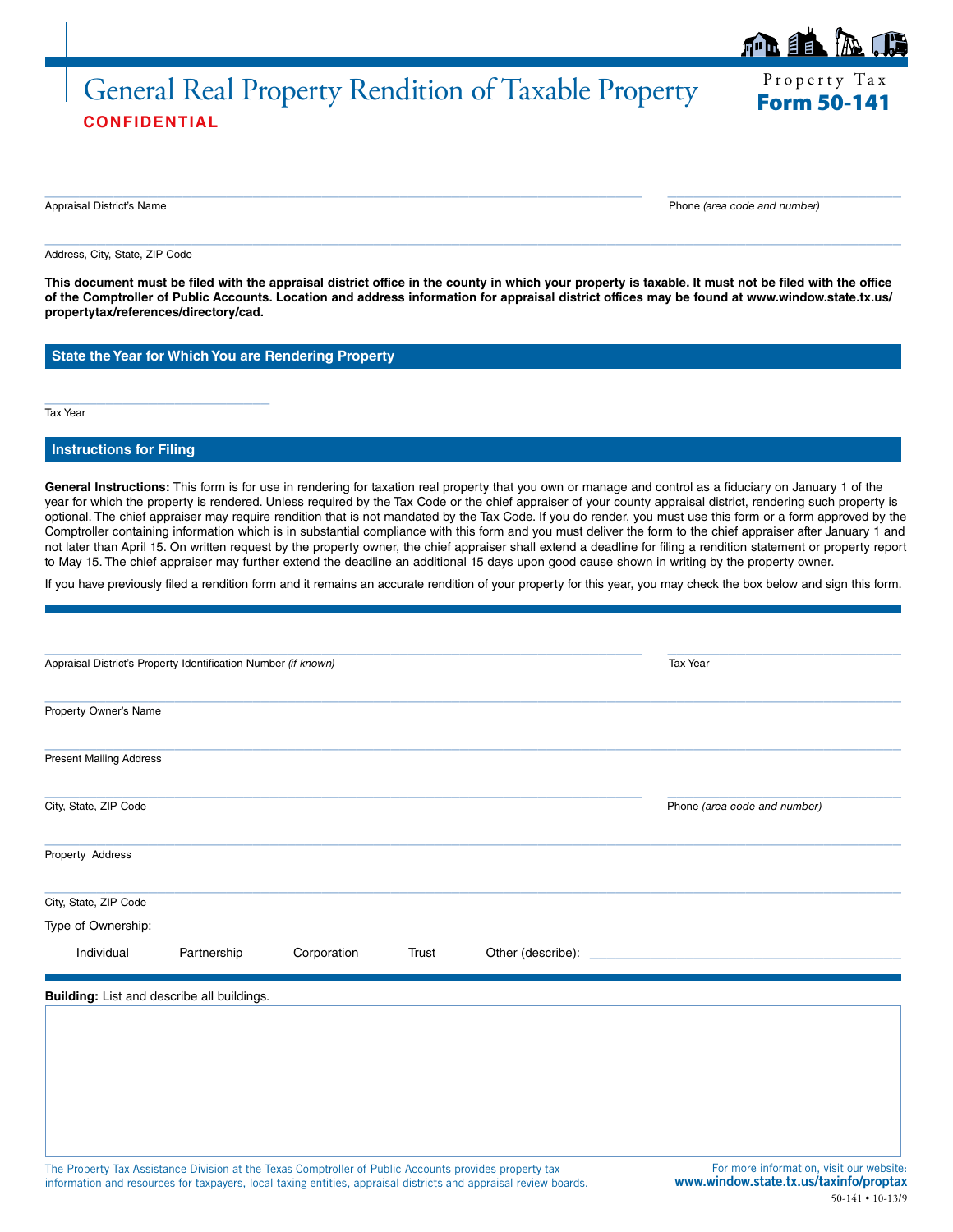

**Other improvements:** List and describe all improvements other than buildings *(e.g. swimming pool, paved parking lot.)*.

| <b>Land: Legal Description</b> | Lot Size or<br><b>Number of Acres</b> | Property Owner's Estimate of<br>Total Market Value (optional)* |
|--------------------------------|---------------------------------------|----------------------------------------------------------------|
|                                |                                       |                                                                |
|                                |                                       |                                                                |
|                                |                                       |                                                                |

\*NOTE: Although rendering a value is not required, such action entitles the property owner to be notified if an appraised value greater than the rendered value is to be submitted to the appraisal review board. Property owners may protest appraised values before the appraisal review board. (Tax Code Section 25.19)

| Please indicate if you are filling out this form as:                                                                                                                                                                 | <b>Authorized Agent</b> | Fiduciary | <b>Secured Party</b>         |  |
|----------------------------------------------------------------------------------------------------------------------------------------------------------------------------------------------------------------------|-------------------------|-----------|------------------------------|--|
| Name of Authorized Agent, Fiduciary, or Secured Party                                                                                                                                                                |                         |           |                              |  |
| <b>Present Mailing Address</b>                                                                                                                                                                                       |                         |           |                              |  |
| City, State, ZIP Code                                                                                                                                                                                                |                         |           | Phone (area code and number) |  |
| By checking this box, I affirm that the information contained in the most recent rendition statement filed for a prior tax year<br>tax year) continues to be complete and accurate for the current tax year.<br>(the |                         |           |                              |  |

| Are you the property owner, an employee of the property owner, or an employee of a property owner on behalf of an affiliated                      | Yes | <b>No</b> |
|---------------------------------------------------------------------------------------------------------------------------------------------------|-----|-----------|
| Are you a secured party with a security interest in the property subject to this rendition and with a historical cost new of more than            | Yes | No.       |
| If you checked "Yes" to this question, you must attach a document signed by the property owner, an employee of the property owner, or an employee |     |           |

on behalf of an affiliated entity of the property owner indicating consent for you to file the rendition

**This form must be signed and dated. By signing this document, you attest that the information contained on it is true and correct to the best of your knowledge and belief.**

If you checked "Yes" to **either** question above, sign and date on the first signature line below. No notarization is required.

| print <sub>♦</sub><br>here |  |  |
|----------------------------|--|--|
|                            |  |  |

sign nere  $\tau$  and the set of the set of the set of the set of the set of the set of the set of the set of the set of the set of the set of the set of the set of the set of the set of the set of the set of the set of the set o